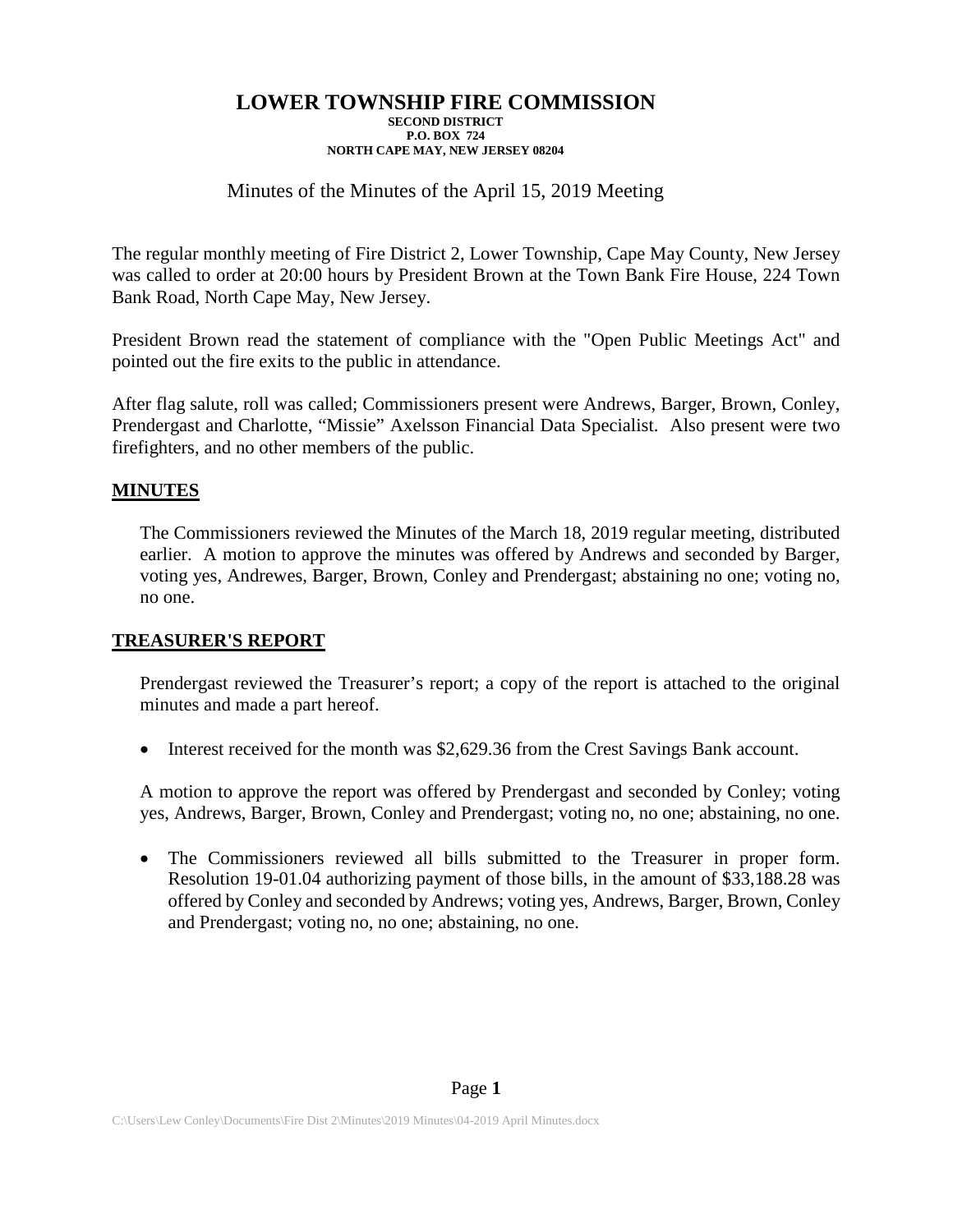# **LOWER TOWNSHIP FIRE COMMISSION**

**SECOND DISTRICT P.O. BOX 724 NORTH CAPE MAY, NEW JERSEY 08204**

Minutes of the Minutes of the April 15, 2019 Meeting

# **CORRESPONDENCE**

The Secretary read the following correspondence:

- 1. Incoming letter from TE Equipment Finance regarding the Certificate of Insurance for the 3<sup>rd</sup> year of financing.
- 2. Outgoing email dated 04/10/19 from Conley to Pam Brown as VFIS of NJ Inc. our insurance carrier transmitting a copy of the letter above.
- 3. Copy of an email dated 04/10/19 from Pam Brown to Lisa Brach of TD Equipment Finance informing her that a copy of the actual policy endorsement was submitted to them with the original contract and in addition provided a new Certificate of Insurance attached to the email.

# **TOWN BANK VOLUNTEER FIRE COMPANY REPORT**

- Report of the month's activities is attached to the original of these minutes.
- The sump pumps in the engine bays are defective and need to be replaced.

# **BUREAU OF FIRE SAFETY REPORT**

- The minutes of the March 2019 meeting were provided to the Commissioners.
- Fire Official Blackley reported that the Fire Bureau is catching quite a few Air B & B's that are not registered and therefore not inspected. They have caught up with them by monstering Social Media whenever possible.

# **OLD BUSINESS**

*1. Past President & Past Chief Treon who is now with Cape May County Office of Emergency Management, requested and was granted a place on the July meeting agenda to appear with Director Martin Pagliughi to discuss a possible memorandum of understanding (MOU) to utilize the multipurpose room during emergencies and natural disasters. (06/14)*

*Conley distributed a sample copy of the memorandum of understanding that was generated for Upper Township to each of the Commissioners, Chief Megonigal and President Marchina for review and to generate some comments. (09/14)*

### Page **2**

C:\Users\Lew Conley\Documents\Fire Dist 2\Minutes\2019 Minutes\04-2019 April Minutes.docx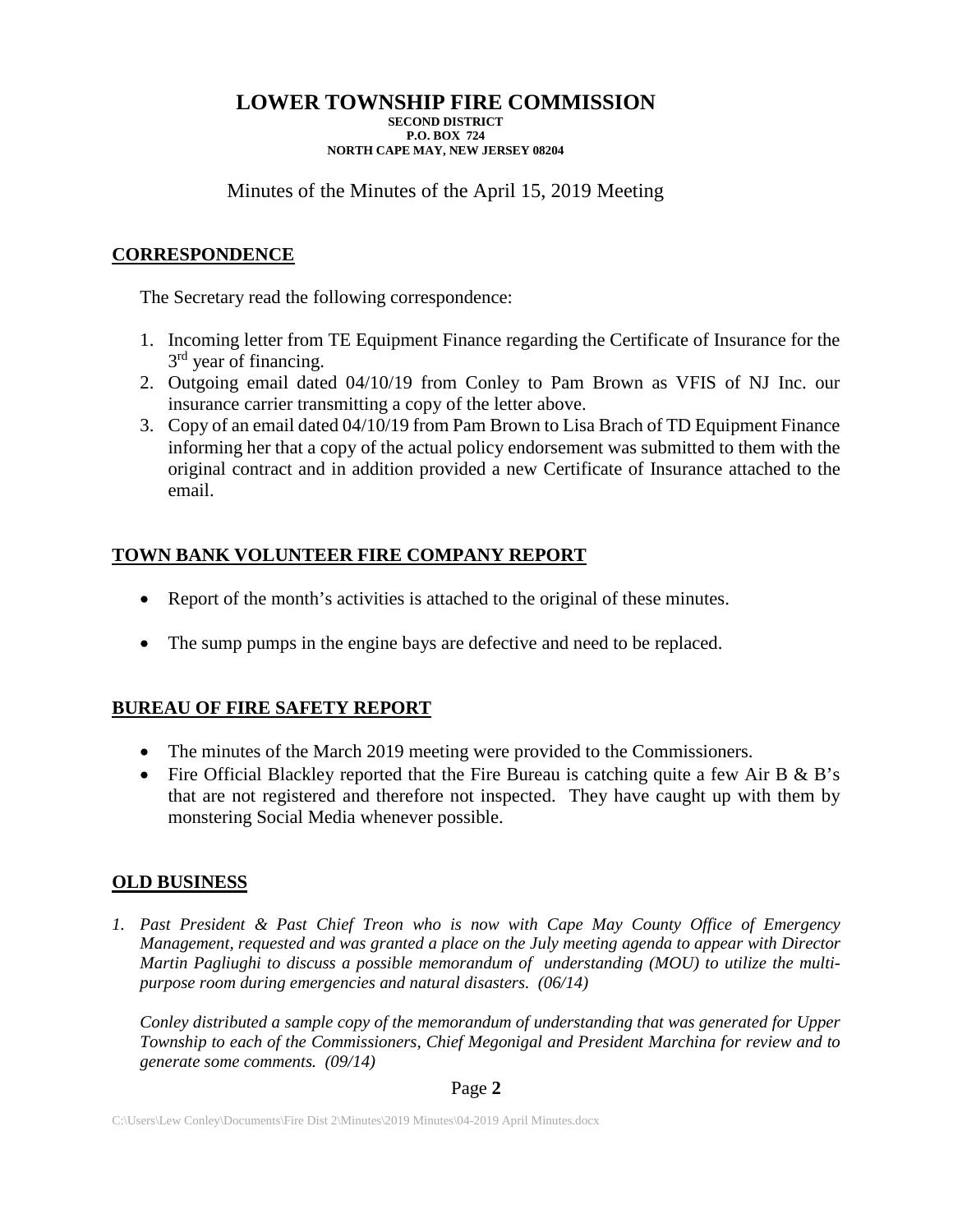#### **LOWER TOWNSHIP FIRE COMMISSION SECOND DISTRICT P.O. BOX 724 NORTH CAPE MAY, NEW JERSEY 08204**

# Minutes of the Minutes of the April 15, 2019 Meeting

*2. Brown reported that Rich Fire Protection has performed their inspection and determined that there is an issue with the kitchen hood not working properly. It may be an electrical issue and the Chief will have Marsden Electric look at it and if it is electrical to repair it (08/18)*

*Brown reported that the fan was fixed; it was an electrical issue, however, Rich Fire Protection, when performing the 5-year internal inspection of the sprinkler system revealed that the system needed flushing and provided photographs to substantiate the need. Brown presented a letter from Rich Fire Protection dated 9/07/18 proposing a not to exceed fee of \$13,800, to furnish labor and materials to perform the repairs to the sprinkler system. They can begin the work as soon as a PO is issued.*

*Brown has performed a lot of checking and has had a couple of conversations with Rich Fire Protection and they are 90% sure that the flushing will correct everything with the system.*

*A motion to approve the proposal of Rich Fire Protection was offered by Andrews and seconded by Barger, voting yes, Andrews, Barger, Brown, Conley, and Prendergast; voting no, no one; abstaining, no one. (09/18)*

*Brown reported that Rich Fire Protection would be here to flush the system on or about November 21, 2018. They originally were going to come earlier by he asked them to hold off until after the November elections since the building is used for a polling place for several districts and we did not want to inconvenience the election process.*

Brown reported that Rich Fire Protection has performed the flushing of the fire suppression system and the system is functioning as designed. The also reported that the system will need major work sooner than later. They believe it will be necessary to replace the entire system from the entry manifold back. Brown will try to get a preliminary cost for the replacement so that we have an idea of the cost, which will most probably exceed the bid threshold. (01/19)

3. Andrews reported that he has reached to several commercial plumbers and has not had a response back yet. (04/19)

#### **NEW BUSINESS**

• Conley reminded everyone of the need to complete the annual Financial Disclosure Statements. All of the Commissioners have submitted them as required.

Page **3**

C:\Users\Lew Conley\Documents\Fire Dist 2\Minutes\2019 Minutes\04-2019 April Minutes.docx